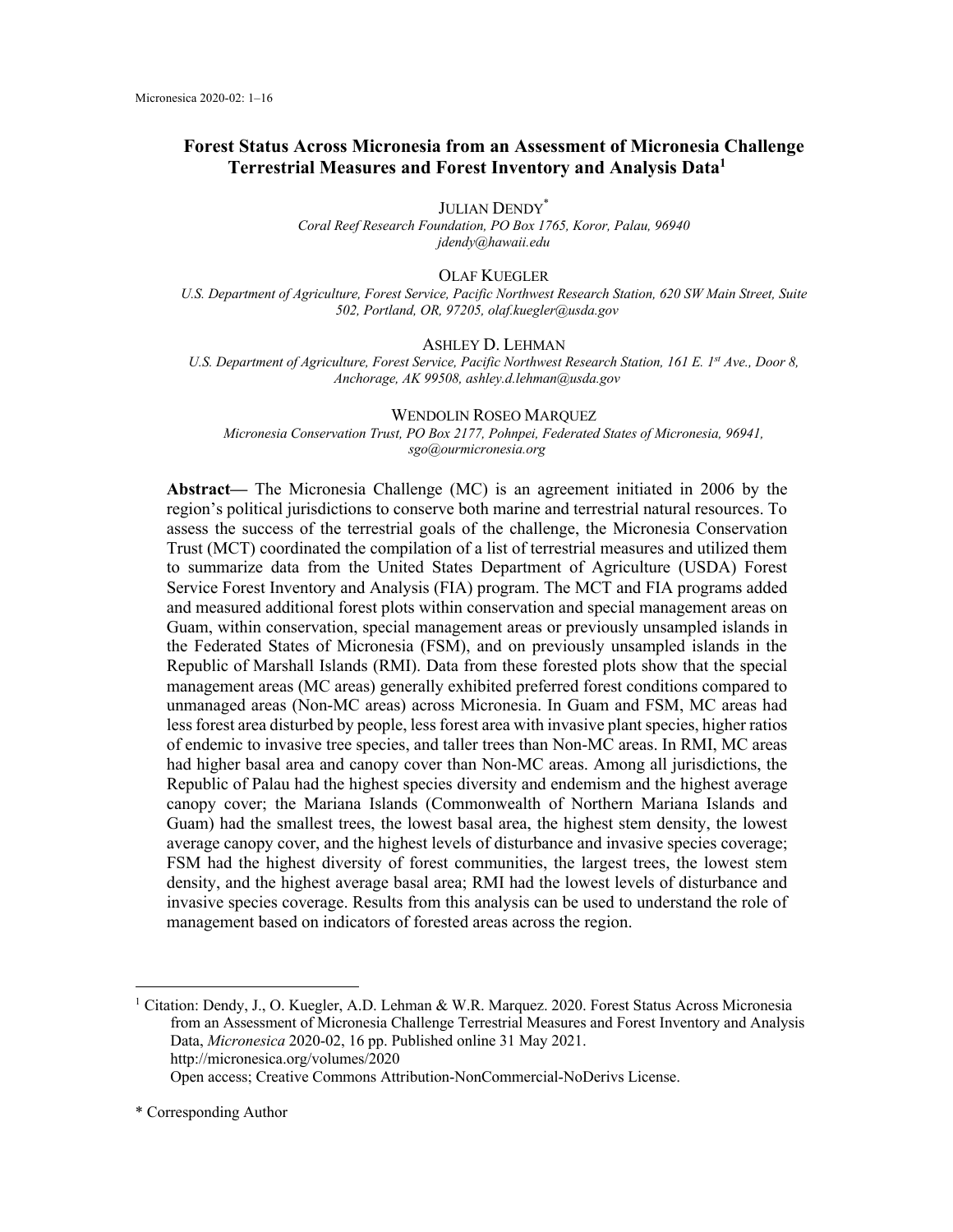# **Introduction**

Micronesia covers about 2.9 million square miles of the earth's surface, of which less than one half of one percent (about 26,000 square kilometers) is land. It is located almost entirely within the tropics of the northwestern Pacific Ocean and stretches over 27 degrees of latitude and 44 degrees of longitude (Fig. 1). For such a large area, Micronesia unsurprisingly contains a great deal of variation in island geography and topography, terrestrial and marine habitats, and human cultural traditions. The region is home to four main island groups (Caroline, Mariana, Marshall, and Gilbert Islands), five independent nations (Republic of Palau, Federated States of Micronesia (FSM), Republic of Marshall Islands (RMI), Republic of Kiribati, and Republic of Nauru), and two US territories (Guam and Commonwealth of Northern Mariana Islands (CNMI)).

The four main island groups of Micronesia are part of the Polynesia-Micronesia global biodiversity hotspot, defined by having at least 1500 endemic vascular plant species and less than thirty percent of native forest remaining (Conservation International, 2007). Because of the relatively small size of oceanic islands and the limited range of many species, plant endemism richness is almost ten times higher on islands than mainland regions, but the relative human impact as a measure of current threat is also significantly higher (Kier et al. 2009). The Polynesia-Micronesia hotspot has been shown to be one of the most vulnerable in the world to extinctions (Baillie et al. 2004), and recent evidence indicates Micronesia having the highest rate (per area) of plant species endemism of any of the world's island biodiversity hotspots (Costion & Lorence 2012). Therefore, terrestrial habitat conservation is critical in the region (Kier et al. 2009).

The Micronesia Challenge (MC) is a multijurisdictional commitment to effectively manage twenty percent of terrestrial resources and thirty percent of near shore marine resources by 2020, which was signed by leaders from Palau, Guam, FSM, CNMI and Republic of Marshall Islands (RMI) in 2006. Participating jurisdictions chose management areas for inclusion in the MC based on a wide variety of factors. Regional scientists, resource managers, communities and government agency personnel among the jurisdictions compiled a list of measures in 2016 to indicate progress towards the MC goals in the terrestrial realm. A monitoring protocol for the terrestrial environment was developed which includes streams, groundwater in atolls, trees (including mangrove species), and birds. While several terrestrial measures have yet to be monitored, data from USDA Forest Service Forest Inventory Analysis (FIA) program has been used to describe terrestrial measures of trees and mangroves.

The FIA program has existed throughout the contiguous U.S. states since the 1930's and was primarily focused on quantifying timber resources. In 1998, the FIA program merged with the nation's forest health program and developed an enhanced inventory program focused on monitoring the status and trends of the health of the forests over time. This program also expanded to include all US states, territories, and affiliated island nations. The data collected by the program has been used for many purposes, including tree species range and distribution maps, wildfire management plans, models of carbon storage and forest change after disturbance cycles, and baselines for research of ecosystem change over time. The FIA program expanded into the Pacific region in the 2000's, and remeasured forest plots approximately eleven years later in Palau (2003-2014), CNMI (2004-2015), Guam (2002-2013), FSM (2005-2016), and RMI (2008-2018).

The Micronesia Challenge Regional Office (MCRO), and representatives from the jurisdictions determined that further expanding the FIA forest plot framework and dataset in the region would help support the terrestrial monitoring requirements of the MC program. In coordination with the FIA program and partnership with MCRO, the MCT measured additional forest plots within conservation and special management areas on Guam (2014), within conservation, special management areas and previously unsampled islands in FSM (2016) and on previously unsampled islands in the Marshall Islands (2018).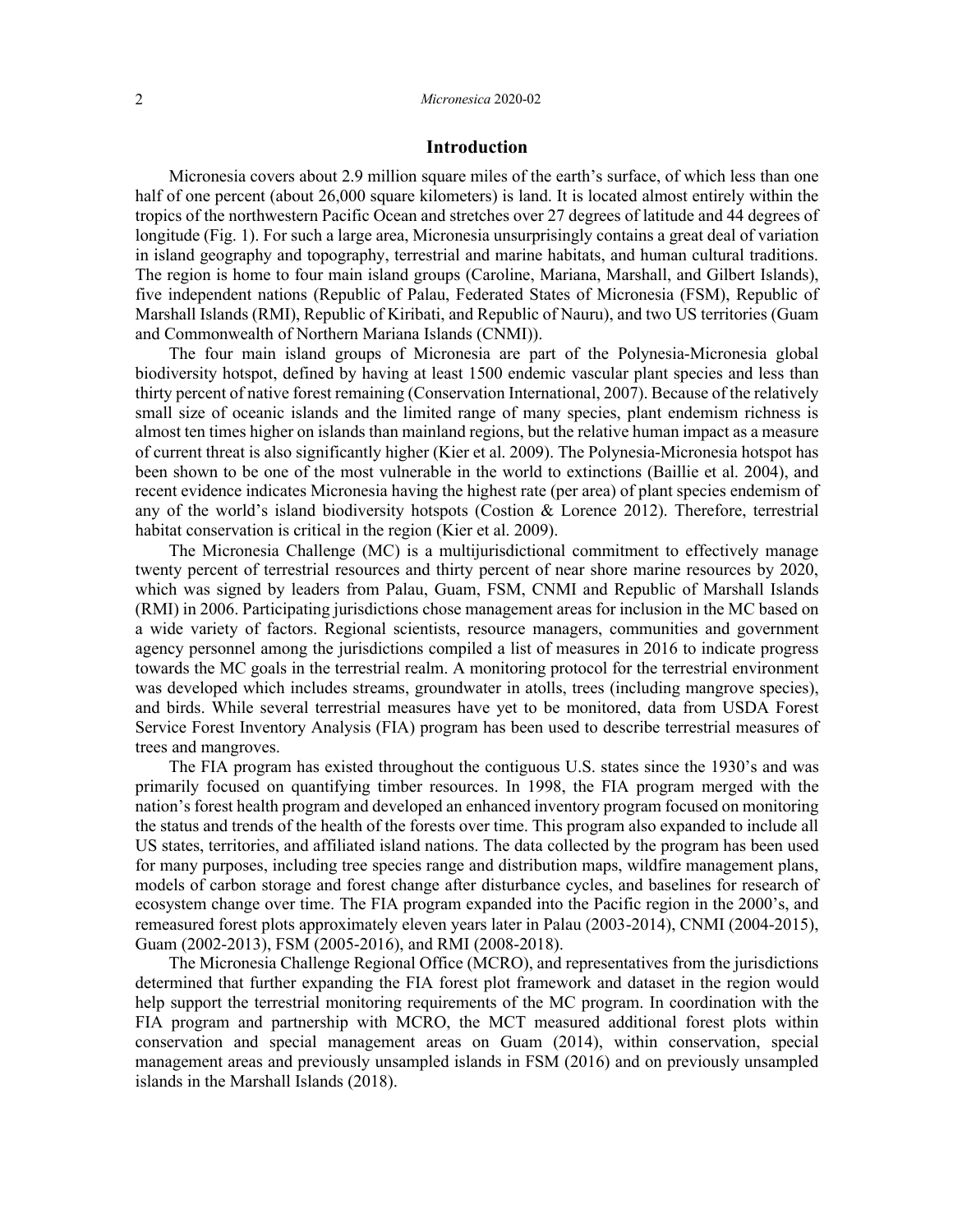

Figure 1. Map of Micronesia showing jurisdictions included in the FIA program and locations of Micronesia Challenge protected areas as of 2018.

The objective of this study was to describe and summarize the MC terrestrial measures for trees and mangroves across the region using FIA plot data and compare them in managed and unmanaged areas in Guam, FSM and RMI.

The foundational source for general comparative observations and predictions of forest vegetation and forest communities across the region is Muller-Dombois & Fosberg's Vegetation of the Tropical Pacific Islands book from 1998. As with any comparative study of islands, most patterns of natural differences in terrestrial species diversity can be expected to conform to the predictions of MacArthur & Wilson in the book Theory of Island Biogeography from 1967.

# **Methods**

The FIA uses a grid laid over each island to sample locations randomly for potential forest plots to measure. Only those locations which can be ruled out as non-forest in recent satellite imagery are not visited on the ground. Any location that could at least overlap with a minimum of one acre of forest is visited. If the minimum one-acre size, ten percent canopy cover, and 120-foot width requirements are met, the forest on that plot is measured according to field manual methodology protocol. Definitions and parameters of plot measurements can be found in the field manuals at https://www.fia.fs.fed.us/library/field-guides-methods-proc/.

On most of the US mainland, the sampling intensity results in one plot measured for every 6000 acres of forest. Because of the drastic difference in land area in the Pacific, the base sampling intensity was increased three-fold, resulting in a sampling intensity of one plot for every 2000 acres of forest. In RMI, where most of the islands are small atoll islets, the sampling intensity was increased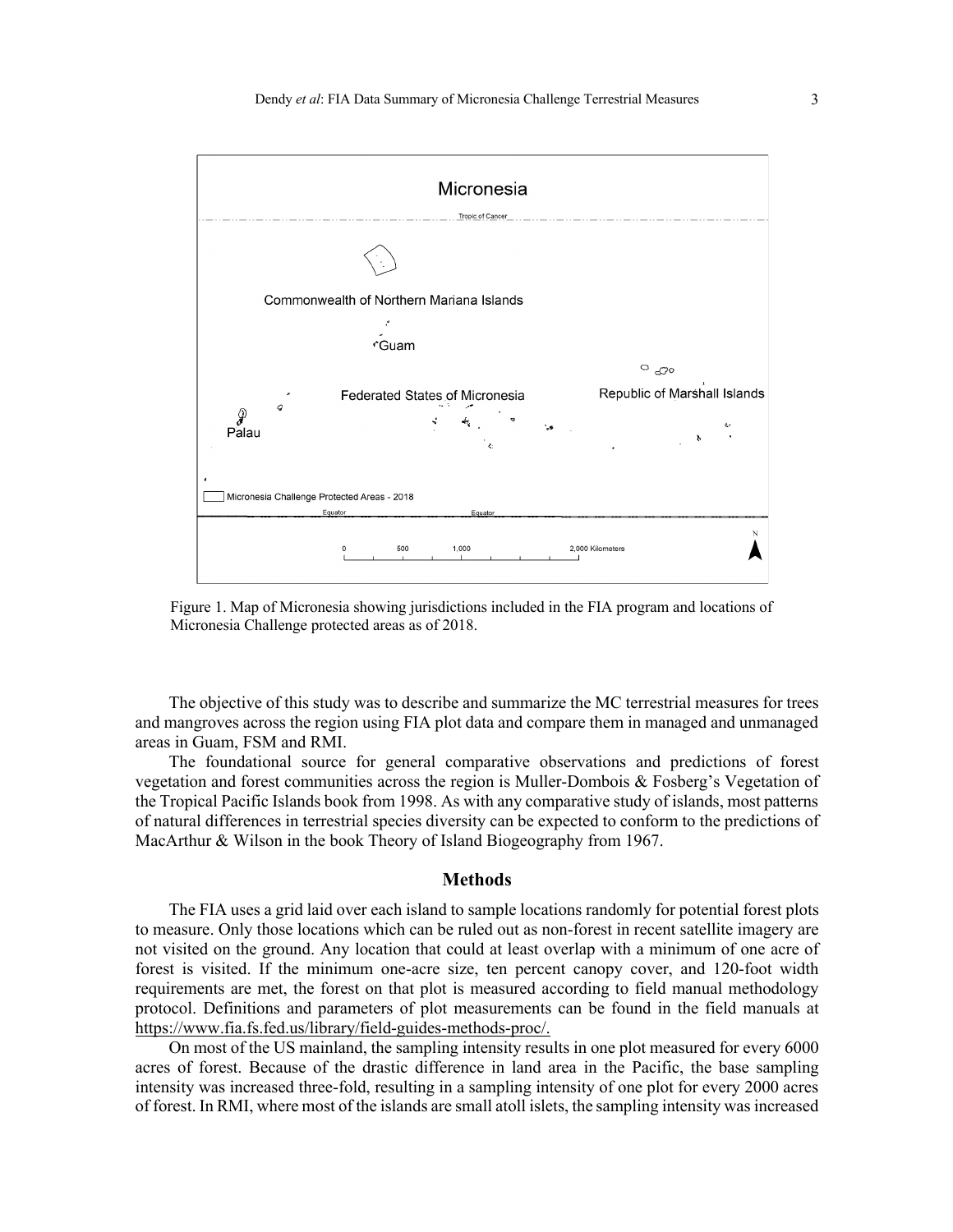by four times again (twelve times total), resulting in a sampling intensity of one plot for every 500 acres of forest. Sampling and estimation procedures for the FIA are based on Bechtold & Patterson (2005).

Given the relatively small size of terrestrial special management areas in Micronesia, many of these areas went unsampled within the base intensity FIA sampling design. In order to measure these forests in the region, the MCT and FIA programs increased the overall sampling intensity by another nine times (twenty-seven times total) and selected only those forest plots falling within terrestrial protected areas (including mangroves), so that in those areas the sampling intensity resulted in one plot for every 222 acres of forest.

In the FSM and Guam, two groups of FIA forest plots were created called "MC areas" and "Non-MC areas", defined by whether or not the plots were located inside the boundary of a protected or special management area. The mean values of all terrestrial measures within MC areas and Non-MC areas were compared using two-tailed two-sample T-tests. Given the small sample sizes per jurisdiction, the high natural diversity and variation of forests across the region, and the intention of using the data to inform management, the results are reported in confidence intervals generated at an 80% confidence level.

The category of protected or special management terrestrial area was defined and identified by a group of selected representatives in both jurisdictions. In the FSM this included "Areas of Biological Significance" in places where there were no formal protected area boundaries for key terrestrial ecosystems, and in Guam this included prioritized watersheds (SPREP 2003).

On Pohnpei, in FSM, the Watershed Forest Reserve containing montane rainforest was not intensified for plot sampling because the resulting number of additional plots was too large for the difficult terrain, and FSM representatives decided to sample other areas with few to no already existing plots. In Ulithi, an outer island of Yap state in FSM, the sampling intensity was insufficient to locate forest plots in Areas of Biological Significance (ABS) on the small atoll islets, so any plot locations on land with forest were considered MC plots there.

In the RMI, additional FIA plots were added in previously unsampled atolls, but not specifically in protected or special management areas. Two-tailed two-sample T-tests were performed on mean values of all terrestrial measures to make comparisons between base plots located within protected area boundaries (MC areas) and all other plots (Non-MC areas) there, and results are reported in confidence intervals generated at an 80% confidence level.

The FIA data was compiled to describe and summarize the compiled terrestrial measures for trees and mangroves. The list of terrestrial forest measures, the corresponding FIA data used to describe each measure, and the summary analyses performed are shown in Table 1. Forest community is a term used to describe forest type, which is not a terrestrial measure of the MC, but was included to improve the clarity of interpretation of observed differences between managed and unmanaged areas of forest.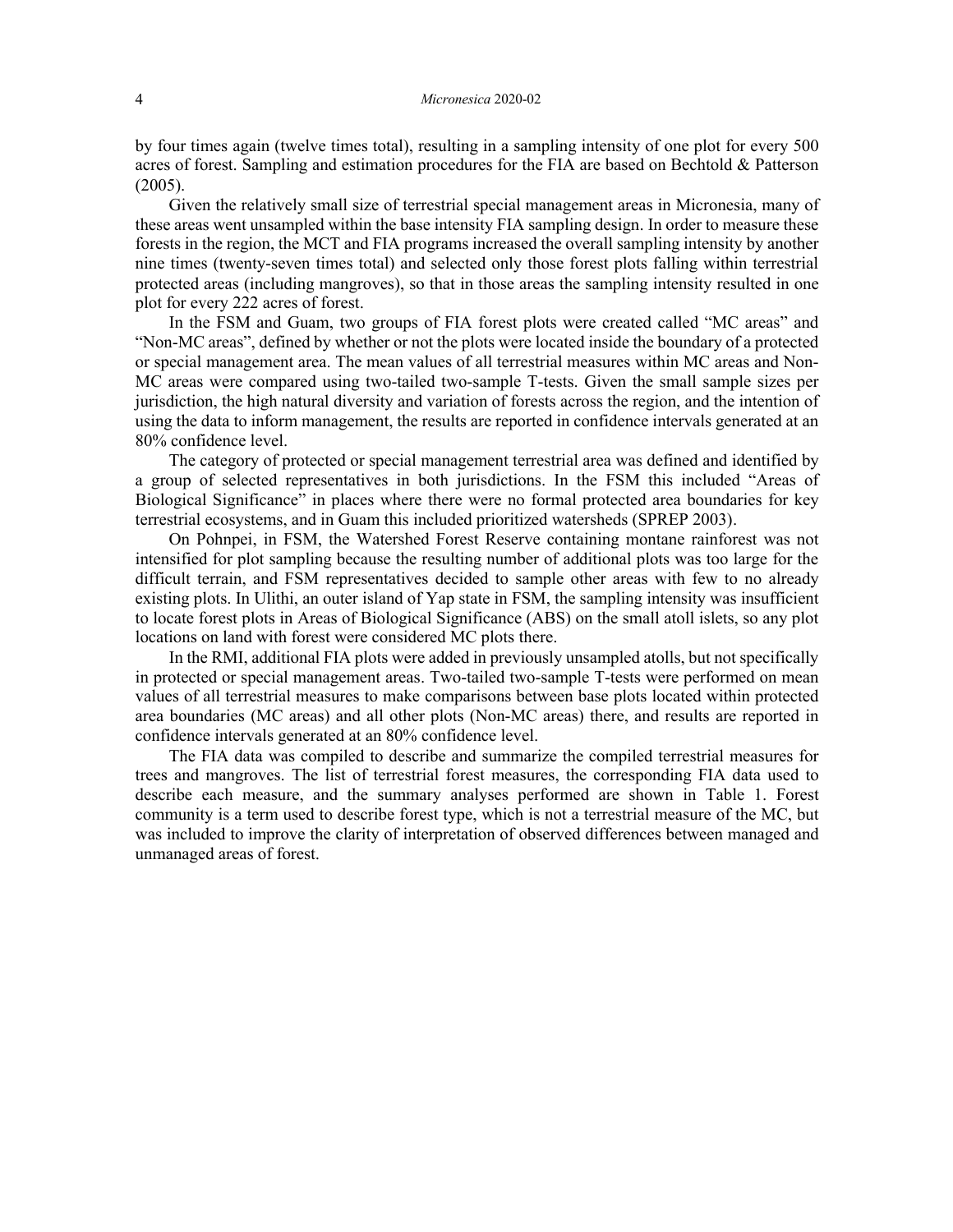| <b>MC Terrestrial</b><br><b>FIA Data Used</b><br><b>Measure</b> |                                             | Area or # of Trees          | % of Forest or<br>% of Trees |  |
|-----------------------------------------------------------------|---------------------------------------------|-----------------------------|------------------------------|--|
| Human disturbance                                               | Disturbance (human and fire)                | Acreage                     | % of Forest area             |  |
| Species diversity                                               | Tree species per plot                       | N/A                         | N/A                          |  |
|                                                                 | Dominant vascular plant<br>species per plot | N/A                         | N/A                          |  |
|                                                                 | Tree species: relative<br>dominance         | Square feet per acre        | BA/BA of All<br><b>Trees</b> |  |
|                                                                 | % Cover of understory species               | Acreage                     | % of Forest Area             |  |
| Forest structure                                                | Tree DBH (diameter at breast<br>height)     | # of Trees                  | % by DBH class               |  |
|                                                                 | Tree height                                 | $#$ of Trees                | % by Height class            |  |
|                                                                 | Basal area                                  | Square feet per acre        | N/A                          |  |
|                                                                 | Stem density (per plot and per<br>acre)     | # of Trees per<br>plot/acre | N/A                          |  |
| Invasive species                                                | Tree species                                | # of Trees                  | % of All trees               |  |
|                                                                 | Invasive vegetation subplot<br>cover        | Acreage                     | % of Forest area             |  |
| Forest cover                                                    | % Live canopy cover                         | Acreage                     | % of Forest area             |  |
| Tree abundance                                                  | Tree species                                | # of Trees                  | % of All trees               |  |
|                                                                 | Tree rank order: endemics and<br>invasives  | # of Trees                  | % of All trees               |  |
| Mangrove stem density                                           | Stem density (per acre)                     | # of Trees per acre         | N/A                          |  |
| Mangrove basal area                                             | Basal area                                  | Square feet per acre        | Relative<br>dominance        |  |
| Forest community                                                | Forest community                            | Acreage                     | % of Forest area             |  |

Table 1. List of Micronesia Challenge terrestrial measures, FIA data used, and analyses performed to describe each measure. BA is basal area.  $N/A =$  indicator uses different units.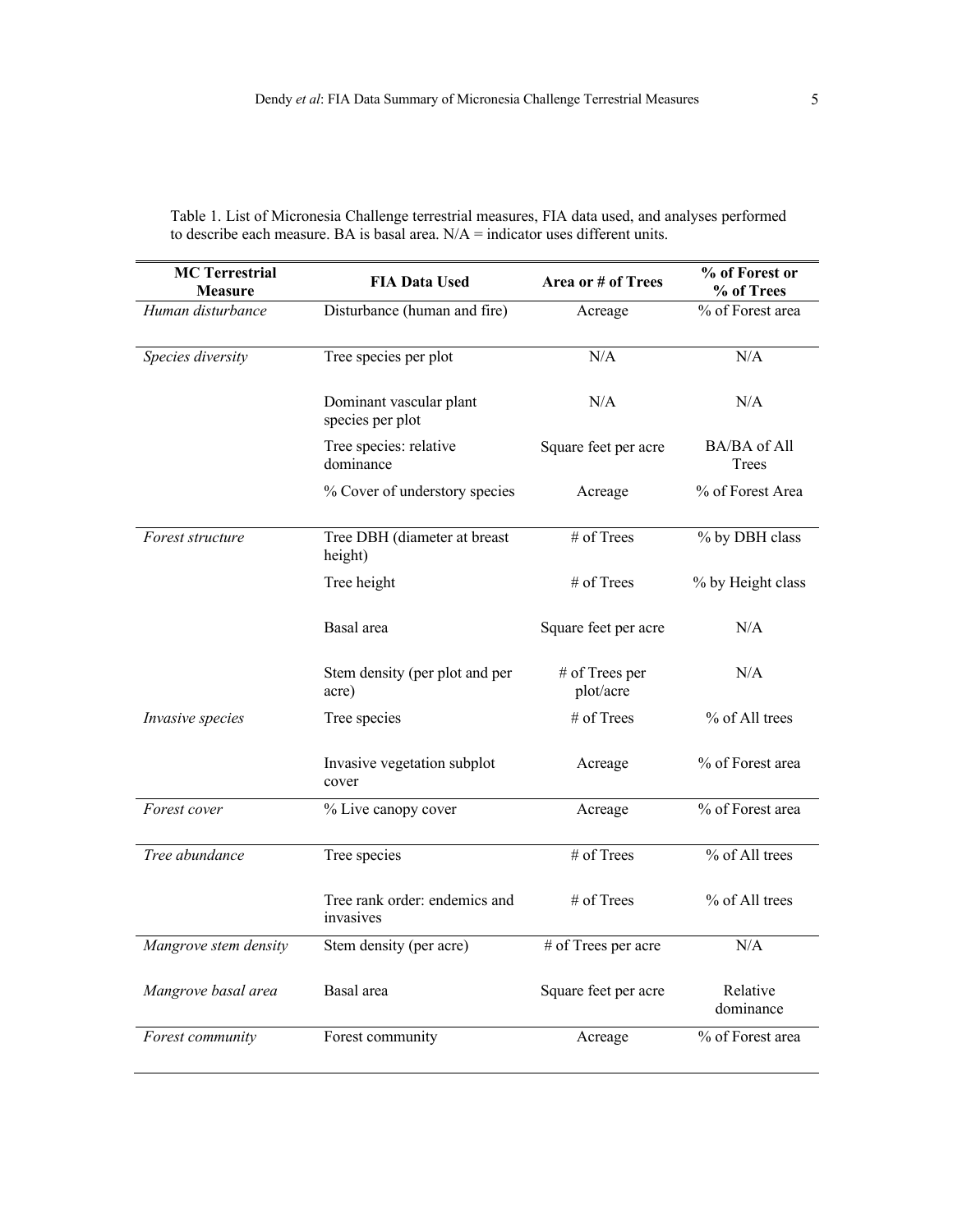# **Results**

## HUMAN DISTURBANCE

Human disturbance is classified by FIA as any significant threshold of human-caused damage which is not otherwise described by other disturbance categories. In Micronesia, fires are primarily caused by humans, so the total human disturbance is the sum of these two categories.

In Palau, fire disturbed 6.8% [80% CI:3-10.6%] of forest area. In Guam 5.6% [80% CI:1.9- 9.3%] of the total forest area was disturbed by fire. In CNMI, human disturbance affected 6.6% [80% CI:1.1-12.2%] of forest area. In the FSM, human disturbance was 14.7% [80%CI:3.5-25.9%] lower in MC areas than in Non-MC areas. No fire disturbances were recorded in MC areas in the FSM, but overall, 3.4% [80% CI:1.2-4.6%] of forest area was disturbed by fire. In RMI, 8.1% [80% CI:2.3- 13.9%] of forest area was disturbed, which was the lowest across Micronesia (Table 2), although 24.9% [80% CI:14.8 – 35%] of total forest area including 65.1% [80%CI: 46.6 – 83.6%] of agroforest area was managed with fire as a silviculture treatment. No differences in RMI were observed in disturbance between MC areas and Non-MC areas, and human disturbance estimates were unreliable because of high sample error values.

Table 2. Source of largest forest disturbance by percent of forest area disturbed, and total percent of forest area affected by all disturbance types across Micronesia. CI: confidence interval, FSM: Federated States of Micronesia, RMI: Republic of Marshall Islands, CNMI: Commonwealth of Northern Mariana Islands.

| <b>Jurisdiction</b> | Largest disturbance type | % of Forest area<br>[80% CI] | All disturbances<br>[80% CI] |
|---------------------|--------------------------|------------------------------|------------------------------|
| RMI                 | Weather                  | 4.3% $[0-8.6\%]$             | $8.1\%$ [2.3-13.9%]          |
| <b>FSM</b>          | Human                    | 21.2% [16.2-26.2%]           | 39.2% [33.5-45.7%]           |
| Palau               | Weather                  | 10.9% [5.6-16.2%]            | 25.1% [18.2-32%]             |
| Guam                | Animals                  | 29.8% [22.2-37.4%]           | 49.1% [40.8-57.4%]           |
| <b>CNMI</b>         | Tree Disease             | 40.1% [33.1-47.1%]           | 67.7% [58.7-76.7%]           |

# SPECIES DIVERSITY

Palau had the highest mean number of tree species per plot and the highest number of dominant vascular plant species per plot in Micronesia (Table 3), with two endemic and no invasive tree species in the top ten most dominant tree species. 20.6% [80% CI:17.9-23.3%] of forest area overall was covered by endemic understory species, which was also the highest in Micronesia (Table 4).

In Guam, there were three endemic tree species and two invasive tree species in the top ten most dominant tree species in MC areas, no endemics with three invasive tree species in Non-MC areas, and one endemic and three invasive tree species overall. There were 1.5 [80% CI:0.8-2.3] more tree species per plot in MC areas than Non-MC areas, but 2.2 [80% CI:1.1-3.3] fewer dominant plant species per plot. In CNMI, one endemic tree species and one invasive tree species were in the top ten most dominant tree species.

FSM had three endemic tree species and no invasive tree species in the top ten most dominant tree species in MC areas, one endemic and one invasive tree species in Non-MC areas, and three endemics and one invasive tree species overall. There were 1.8 [80% CI:1.1-2.5] more tree species per plot and 7.4 [80% CI:6.1-8.7] more dominant plant species per plot in Non-MC areas than MC areas.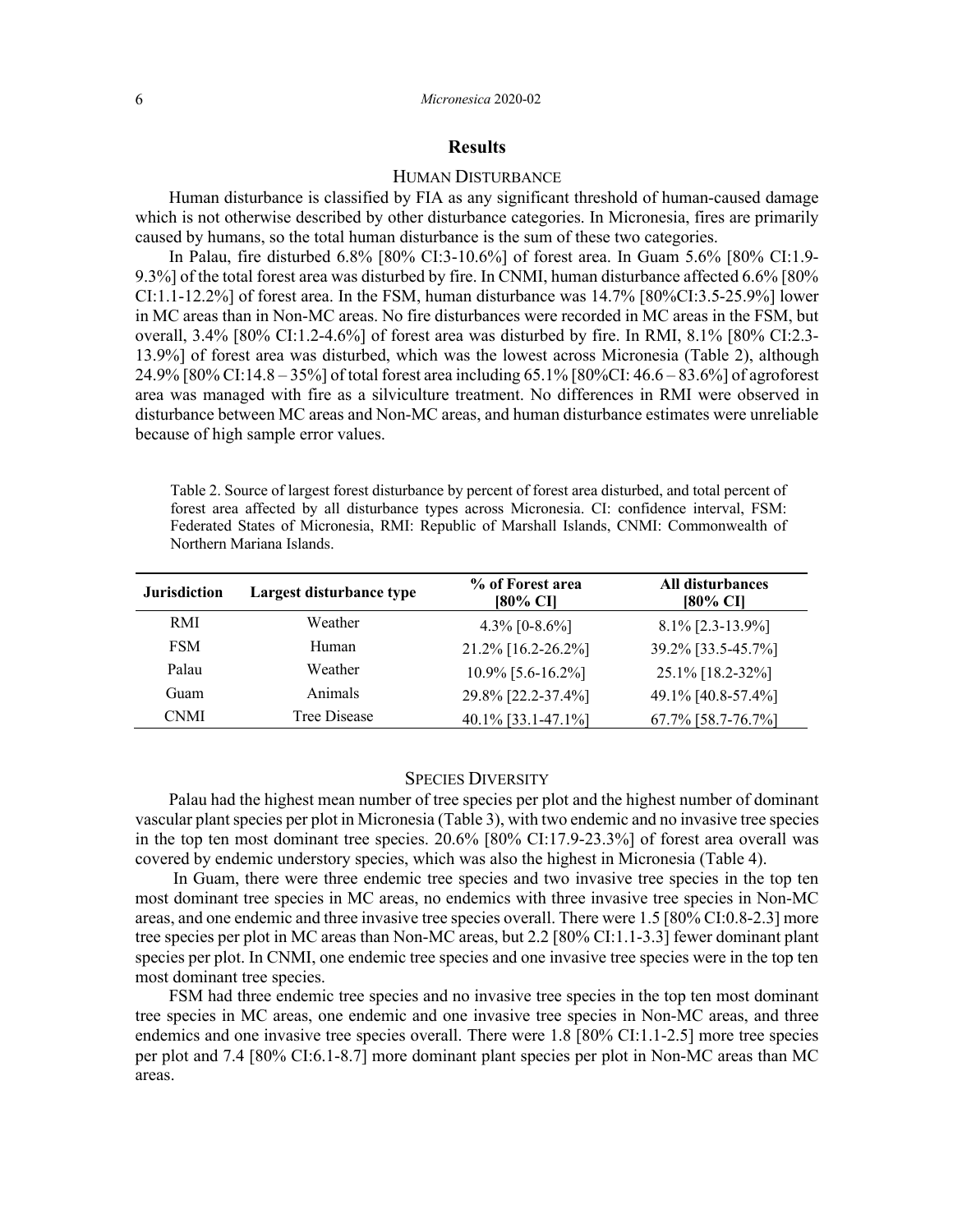In RMI, there was one endemic tree species inventoried, and no differences were observed in tree species or dominant plant species richness per plot between MC and Non-MC areas. RMI had the lowest number of tree and vascular plant species per plot in Micronesia.

Table 3. Mean species diversity values per plot for trees and vascular plants across Micronesia. CI: confidence interval, FSM: Federated States of Micronesia, RMI: Republic of Marshall Islands, CNMI: Commonwealth of Northern Mariana Islands.

| <b>Jurisdiction</b> | # of Plots<br>(MC area plots) | Tree species/plot<br>$[80\%CI]$ | Dominant vascular<br>plant species/plot<br>$[80\%$ CI] |
|---------------------|-------------------------------|---------------------------------|--------------------------------------------------------|
| RMI                 | 71(12)                        | $3.6$ [3.4-3.8]                 | $6.1$ [5.7-6.5]                                        |
| <b>FSM</b>          | 149 (83)                      | $5.9$ [5.5-6.3]                 | $10.3$ [9.6-11]                                        |
| Palau               | 56(0)                         | $12.6$ [11.6-13.6]              | 14.3 [13.4-15.2]                                       |
| Guam                | 109(71)                       | $5.2$ [4.8-5.6]                 | $9.9$ [9.4-10.4]                                       |
| <b>CNMI</b>         | 37(0)                         | $5[4.1-5.9]$                    | 13.4 [12.5-14.3]                                       |

Table 4. Percent of forest area covered by endemic understory plant species (including tree seedlings), most common understory species and percent of forest area covered by it. CI: confidence interval, FSM: Federated States of Micronesia, RMI: Republic of Marshall Islands, CNMI: Commonwealth of Northern Mariana Islands.

| <b>Jurisdiction</b> | Endemics [80%CI]    | Most common understory species | % Forest area [80%CI] |
|---------------------|---------------------|--------------------------------|-----------------------|
| RMI                 | $0\%$               | Cocos nucifera                 | $11.1\%$ [7.7-14.5%]  |
| <b>FSM</b>          | $8.3\%$ [6.9-9.7%]  | Hibiscus tiliaceus             | $8.1\%$ [6.3-9.9%]    |
| Palau               | 20.6% [17.9-23.3%]  | Pinanga insignis               | 16.5% [13-20%]        |
| Guam                | $6.9\%$ [5-8.8%]    | Hibiscus tiliaceus             | $9.9\%$ [7.8-12%]     |
| <b>CNMI</b>         | $9.3\%$ [5.8-12.8%] | Leucaena leucocephala          | 23.5% [17.9-29.1%]    |

# FOREST STRUCTURE

In Palau, 52.2% [80% CI:48.3-56.1%] of trees were in the smallest diameter class (1 to 2.9 inches), and less than 10% of trees were 9 inches or larger in diameter at breast height (DBH) (Fig. 2).

In Guam, 61.9% [80% CI:57.3-66.5%] of trees were in the smallest diameter class, and less than 5% of trees were 9 inches or larger in diameter. Mean tree height was 2.4 [80% CI:0.6-4.2] feet higher in Non-MC areas compared to MC areas, but there were no significant differences in mean tree diameter, mean stem density or basal area between MC and Non-MC areas in Guam. In CNMI, 65.1% [80% CI:59.1-71.1%] of trees were in the smallest diameter class, and about 1% of trees were >9 inches in diameter.

FSM forests had the highest mean tree height and diameter, as well as the lowest stem density and highest basal area across Micronesia (Table 5). 56.8% [80% CI:53.2-60.4%] of trees were in the smallest diameter class, and more than 10% of trees were greater than 9 inches in diameter. The mean diameter for all estimated trees over one-inch DBH was 1.3 [80% CI:0.6-2] inches larger and 4.8 [80% CI:1.6-8] feet taller in FSM MC areas than in Non-MC areas. There were 4.9 [80% CI:1.6-8.2]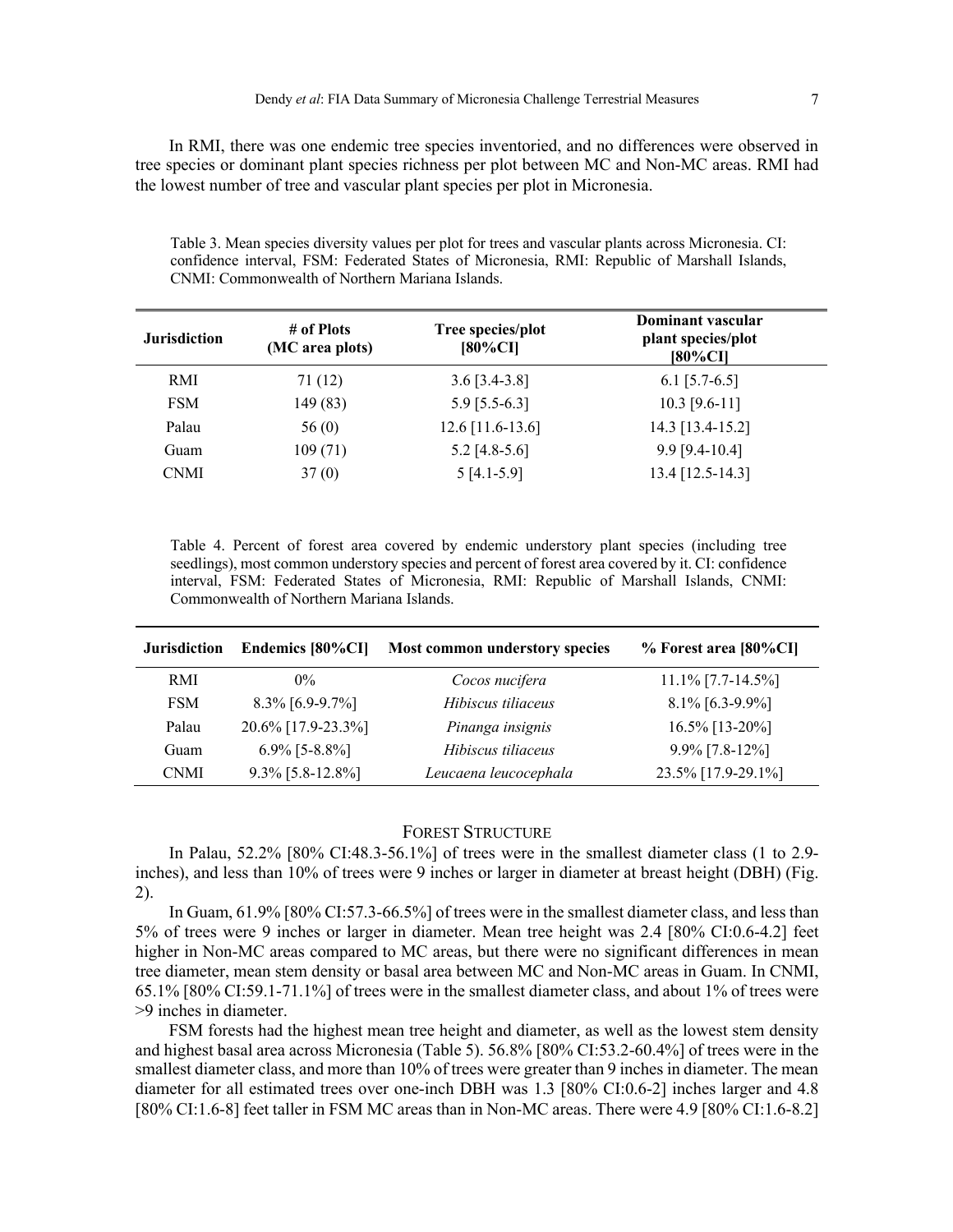more stems per plot in Non-MC areas than MC areas, but no significant difference was observed in stem density per acre. Non-MC areas had 28.2% [80% CI:17.1-39.3%] more 1 to 2.9-inch diameter stems, and 14% [80% CI:7.8-20.2%] more 3 to 4.9-inch stems than MC areas.

In RMI, 63.2% [80% CI:56.1-70.3%] of trees were in the smallest diameter class, and more than 10% of trees were greater than 9 inches in diameter. No significant differences were observed in average tree diameter, height, or stem density per acre between MC areas and Non-MC areas, but there were 54 [80% CI:31-77] more square feet per acre of basal area in RMI MC areas than Non-MC areas.



Figure 2. Estimated percentage of all trees by diameter class (in inches) by jurisdiction across Micronesia. FSM: Federated States of Micronesia, RMI: Republic of Marshall Islands, CNMI: Commonwealth of Northern Mariana Islands.

## INVASIVE SPECIES

In Guam, there was 15.2% [80% CI:3.4-27.2%] more forest area with invasive plant species present in Non-MC areas than in MC areas, a higher but nonsignificant percentage of forest area covered in invasive plants, and a higher but nonsignificant percentage of invasive trees. CNMI had the highest proportion of forest covered with invasive plant species and the highest percentage of invasive trees in Micronesia (Table 4). In FSM, 8.1% CI:3.7-12.5%] more forest area was covered in invasive species in Non-MC areas compared to MC areas. In RMI, 11.4% [80% CI:4.9-17.9%] of RMI's forest had invasive plants present, which was the lowest estimate across Micronesia (Table 6), but there was no difference in presence or coverage of invasive plants between MC and Non-MC areas.

# FOREST COVER

Palau had the highest average canopy cover in Micronesia (Table 7). In the FSM, Non-MC areas had 56.7% [80% CI:49.7-63.7%] more forest area ≥50% canopy cover than MC areas. In RMI, there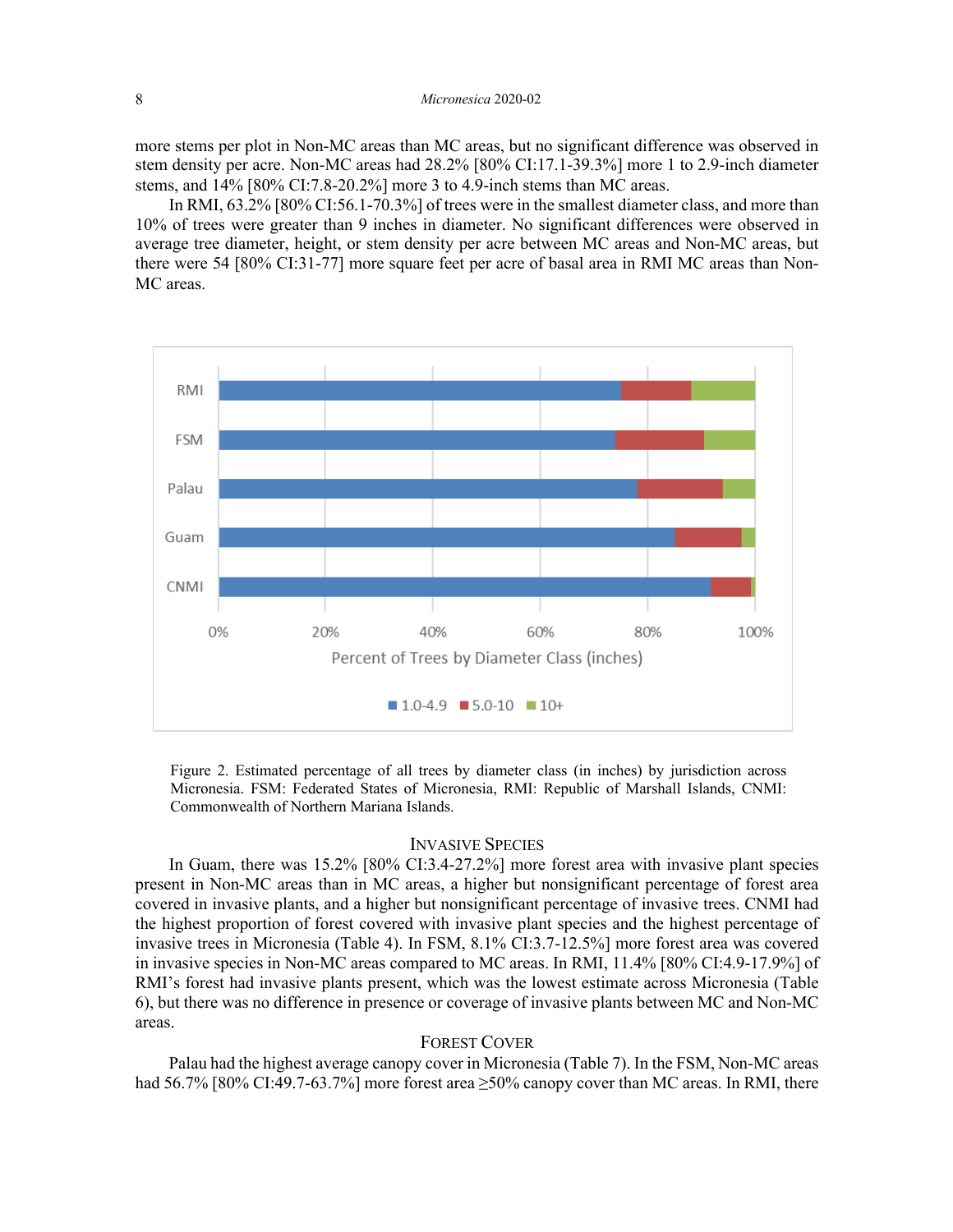was 10.7% [80% CI:4.1-17.3%] more forest with ≥50% canopy cover in MC areas than in Non-MC areas.

| <b>Jurisdiction</b> | <b>DBH</b> in inches<br>[80%CI] | Height in feet<br>[80%CI] | Stems/acre<br>[80%CI] | <b>Square Feet/acre</b><br>$[80\%$ CI] |
|---------------------|---------------------------------|---------------------------|-----------------------|----------------------------------------|
| RMI                 | $4$ [3.3-4.7]                   | 23.1 [20.5-25.7]          | 726 [556-896]         | 124 [112-136]                          |
| <b>FSM</b>          | $4.4$ [4.1-4.7]                 | 27.3 [26.3-28.3]          | 611 [558-664]         | 145 [132-158]                          |
| Palau               | $3.9$ [3.8-4]                   | 26.9 [25.7-28.1]          | 937 [866-1008]        | 143 [131-155]                          |
| Guam                | $3.1$ [3-3.2]                   | 22.7 [22.2-23.6]          | 1014 [885-1143]       | 84 [78-90]                             |
| <b>CNMI</b>         | $2.8$ [2.5-3.1]                 | 20.8 [19.9-21.7]          | 1392 [1148-1636]      | 84 [72-96]                             |

Table 5. Mean tree DBH, height, stem density, and basal area for forest across Micronesia. CI: confidence interval, FSM: Federated States of Micronesia, RMI: Republic of Marshall Islands, CNMI: Commonwealth of Northern Mariana Islands.

Table 6. Percent of forest area with invasive plant species present or covered with invasive plant species, and percent of all trees that are invasive across Micronesia. CI: confidence interval, FSM: Federated States of Micronesia, RMI: Republic of Marshall Islands, CNMI: Commonwealth of Northern Mariana Islands.

| <b>Jurisdiction</b> | <b>Invasives present</b><br>[80%CI] | <b>Covered in invasives</b><br>[80%CI] | <b>Invasive trees</b><br><b>[80%CI]</b> |
|---------------------|-------------------------------------|----------------------------------------|-----------------------------------------|
| RMI                 | 11.4% [4.9-17.9%]                   | $1\%$ [0-2%]                           | $_{0}$                                  |
| <b>FSM</b>          | 49.2% [43.9-54.5%]                  | 11.3% [9-13.6%]                        | 5.4% $[2.1 - 8.7\%]$                    |
| Palau               | 13.3% [9.1-17.5%]                   | $0.9\%$ [0.2-1.6%]                     | $1.2\%$ [0-2.4%]                        |
| Guam                | 85.7% [81.8-89.6%]                  | 39.9% [34.5-45.3%]                     | 30.1% [23.9-36.3%]                      |
| <b>CNMI</b>         | 84.9% [80.4-89.4%]                  | 54.6% [44.2-65%]                       | 43.6% [31.8-55.4%]                      |

Table 7. Estimated percent of forest area with live canopy cover percent of greater than or equal to 50%, 80% and 90% across Micronesia. CI: confidence interval, FSM: Federated States of Micronesia, RMI: Republic of Marshall Islands, CNMI: Commonwealth of Northern Mariana Islands.

| <b>Jurisdiction</b> | $\%$ Forest area with canopy cover $\geq 50\%$<br>[80%CI] | Canopy cover $\geq 80\%$<br><b>[80%CI]</b> | Canopy cover $\geq 90\%$<br>[80%CI] |
|---------------------|-----------------------------------------------------------|--------------------------------------------|-------------------------------------|
| RMI                 | 92.3% [87.2-97.4%]                                        | 77.4% [68.3-86.5%]                         | 50.1% [38-62.2%]                    |
| <b>FSM</b>          | 90.4% [86.4-90.8%]                                        | 52.5% [46-59%]                             | $6.4\%$ [3.2-9.6%]                  |
| Palau               | 92.7% [88.8-96.7%]                                        | 82.3% [76.6-88%]                           | $61.6\%$ [53.8-69.4%]               |
| Guam                | 90.5% [85.3-95.7%]                                        | $62.9\%$ [54.6-71.2%]                      | 31.4% [23.9-38.9%]                  |
| <b>CNMI</b>         | $81.6\%$ [72.8-90.4%]                                     | 58.9% [48.2-69.6%]                         | 30.8% [20-41.6%]                    |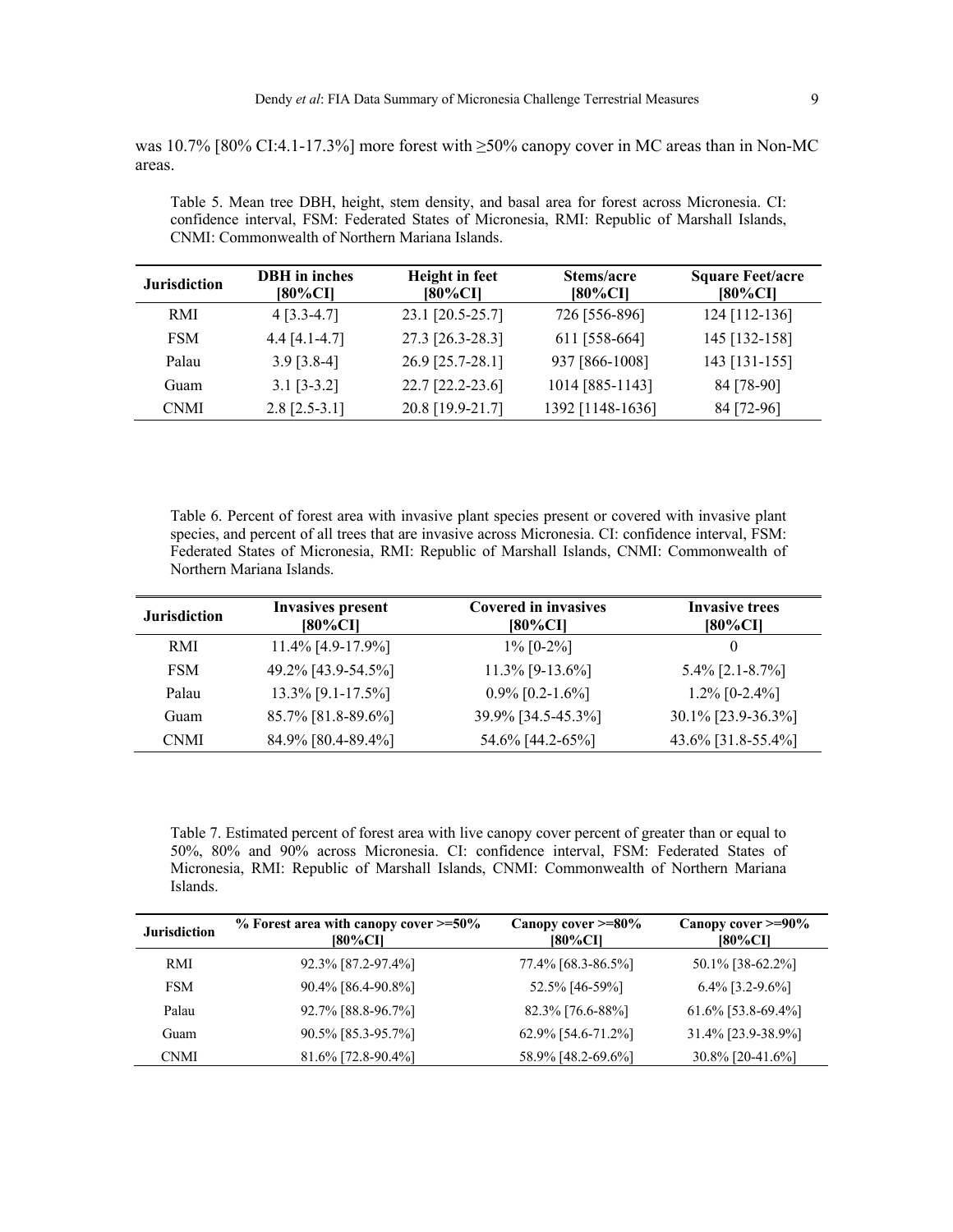# TREE ABUNDANCE

In Palau, 36.6% [80% CI:32.2-40.9%] of trees were endemic species, and there were eight endemic and zero invasive species in the top twenty most abundant tree species, the highest in Micronesia (Table 8). *Pinanga insignis*, a palm, was the most abundant tree with 13% [80% CI:9.1- 16.9%] of all trees. In Guam, the most abundant tree species was *Leucaena leucocephala*, an invasive species, with 15.2% [80% CI:10.3-20.1%] of all trees, and there were 30.8% [80% CI:17.3-44.3%] more endemic trees in MC areas than in Non-MC areas, but there was no significant difference in the percentage of invasive trees. In CNMI, *Leucaena leucocephala* was also the most abundant tree at 42.9% [80% CI:31.1-54.7%] of all trees. In the FSM, the most abundant tree species was *Hibiscus tiliaceus*, which comprised 12.6% [80% CI:9-16.2%] of all trees, and there were 12.9% [80% CI:0.6- 25.2%] more endemic trees and 6.5% [80% CI:2.5-10.5%] fewer invasive trees in MC areas than in Non-MC areas. In RMI, there were zero invasive tree species and one endemic tree species inventoried, *Artocarpus mariannensis*, which comprised less than 1% of all trees. The most abundant tree in RMI was *Scaveola taccada* with 39.8% [80% CI:28.1-51.5%] of all trees.

Table 8. Estimated percent of endemic tree species, and number of endemic tree species inventoried across Micronesia. CI: confidence interval, FSM: Federated States of Micronesia, RMI: Republic of Marshall Islands, CNMI: Commonwealth of Northern Mariana Islands.

| <b>Jurisdiction</b> | % Endemic trees [80%CI] | # of Endemic species |
|---------------------|-------------------------|----------------------|
| RMI                 | $0\%$                   |                      |
| <b>FSM</b>          | 23.6% [19.3-27.9%]      | 26                   |
| Palau               | 36.7% [32.4-41%]        | 38                   |
| Guam                | 18.4% [11.9-22.3%]      | 13                   |
| <b>CNMI</b>         | 17.1% [9.3-27.5%]       | 9                    |
|                     |                         |                      |

### **MANGROVES**

Mangrove plots had the lowest numbers of tree species (3.4 species per plot [80%CI:2.7-4.1%]) compared with other community types (Table 9), but were not sampled in Guam and the CNMI (Table 10). In the FSM, mangrove swamps made up 17.1% [80% CI:12.2-22%] of total forest area, which was the most in Micronesia (Table 10). There was no significant difference in stem density or basal area of mangrove forests between MC areas and Non-MC areas overall in FSM.

# FOREST COMMUNITY

For Micronesia overall, lowland rainforest had 3.5 [80% CI:3-4] more tree species per plot than strand forest, 4.1 [80% CI:3.3-4.8] more tree species per plot than mangrove forest, and 4 [80% CI:3.5-4.6] more species per plot than agroforest. There were vastly more plots in lowland rainforest than any other community (Table 9).

In the FSM, there was 25.2% [80% CI:12-38.4%] more relative forest area in montane rainforest and 13.1% [80% CI:2.9-23.3%] more in strand forest, but 22.3% [80% CI:5-39.6%] less relative forest area in tropical lowland rainforest and 13.2% [80% CI:2.5-23.9%] less in agroforest in MC areas than in Non-MC areas. FSM had the most different forest communities sampled and was the only jurisdiction with montane rainforest present in Micronesia (Table 10). RMI had the second most different forest communities sampled, although there was only one partial mangrove plot measured.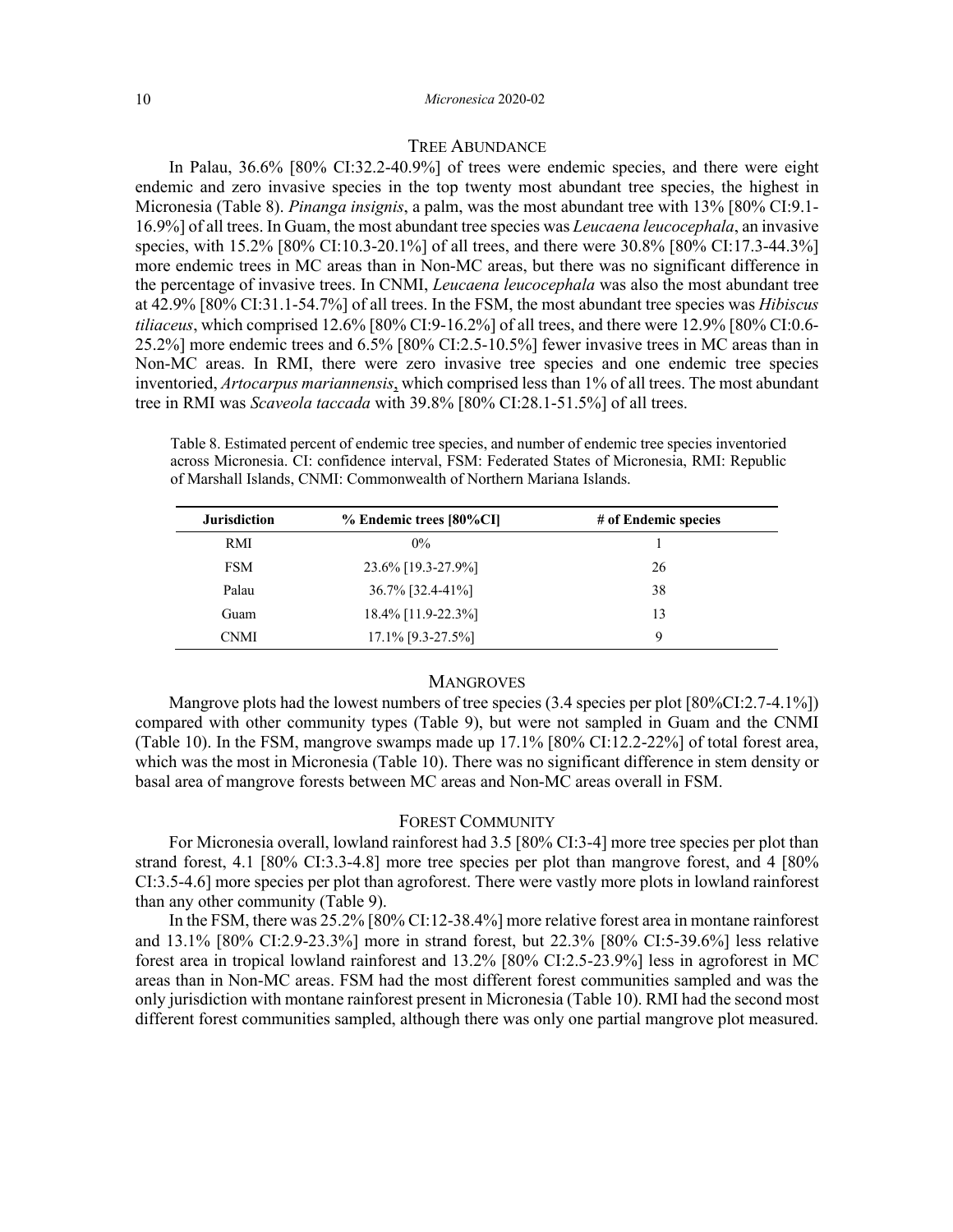| <b>Forest community</b>   | # of Tree species per plot $[80\%$ CI] | # of Plots |
|---------------------------|----------------------------------------|------------|
| <b>Lowland Rainforest</b> | $7.5$ [7.1-7.9]                        | 253        |
| Montane Rainforest        | $7.5$ [6-9]                            | 4          |
| <b>Strand Forest</b>      | $3.8$ [3.3-4.3]                        | 32         |
| Agroforest                | $3.4$ [3-3.8]                          | 44         |
| Mangrove                  | $3.4$ [2.7-4.1]                        | 24         |

Table 9. Number of live tree species per plot and total number of forest plots sampled for each forest community across Micronesia. CI: confidence interval, FSM: Federated States of Micronesia, RMI: Republic of Marshall Islands, CNMI: Commonwealth of Northern Mariana Islands.

Table 10. Number of forest communities, and percent of total forest area by forest community in all measured plots across Micronesia. CI: confidence interval, FSM: Federated States of Micronesia, RMI: Republic of Marshall Islands, CNMI: Commonwealth of Northern Mariana Islands. Agroforest was not sampled in Palau, mangrove was not sampled in Guam or CNMI, and Montane rainforest only occurs in FSM.

| <b>Jurisdiction</b> | <b>Communities</b> | Lowland<br>180%CI1         | <b>Strand</b><br>[80%CI]    | Agroforest<br>[80%CI]      | <b>Mangrove</b><br>[80%CI]   | Montane<br>[80%CI]         |
|---------------------|--------------------|----------------------------|-----------------------------|----------------------------|------------------------------|----------------------------|
| RMI                 | 4                  | 39.3%<br>$[27.2 - 51.4\%]$ | 27.5%<br>$[17.6 - 37.4\%]$  | 31.7%<br>$[21.4 - 42\%]$   | $1.5\%$<br>$[0-3.4\%]$       |                            |
| <b>FSM</b>          |                    | 57.5%<br>$[51.2 - 63.8\%]$ | 2.8%<br>$[1-4.6\%]$         | 17.9%<br>$[13.1 - 22.7\%]$ | $17.1\%$<br>$[12.2 - 22\%]$  | $4.6\%$<br>$[1.8 - 7.4\%]$ |
| Palau               | 3                  | 84.1%<br>$[78.1 - 90.1\%]$ | $4.2\%$<br>$[1 - 7.4\%]$    |                            | $11.7\%$<br>$[6.6 - 16.8\%]$ |                            |
| Guam                | 3                  | 94.3%<br>$[90.3 - 98.3\%]$ | $2.6\%$<br>$[0-5.2\%]$      | $3.1\%$<br>$[0-7.1\%]$     |                              |                            |
| <b>CNMI</b>         | 3                  | 93%<br>$[87.8 - 98.2\%]$   | $6.3\%$<br>$[1.5 - 10.8\%]$ | $0.7\%$<br>$[0-1.6\%]$     |                              |                            |

# **Discussion**

The MC terrestrial measures for trees and mangroves present a broad spectrum of potential forest characteristics with which to gauge the status, value, and performance of forest resources and management. The data collected by the FIA offer a level of detail and breadth of scale that adequately describe the MC terrestrial measures. However, because of their small size and high variability, many of the MC area terrestrial measure estimates and individual island or FSM state estimates were exceeded by their sample errors. Differences from comparisons of measures with proportionally many zero values observed may also fail to meet the assumption for the T distribution.

Nevertheless, there were significant differences between MC areas and Non-MC areas in RMI, FSM and Guam, as well as meaningful differences and suggestive trends overall among jurisdictions and forest communities. Overall, islands with larger areas of forest with invasive species present were associated with more disturbed forest area and less forest area with high canopy cover. Higher species diversity was associated with larger, less remote islands with less forest area disturbed. Lowland rainforest was the most widespread forest community in the region and contained the most plant species, including endemics.

The following discussion examines how each metric varied among the five jurisdictions.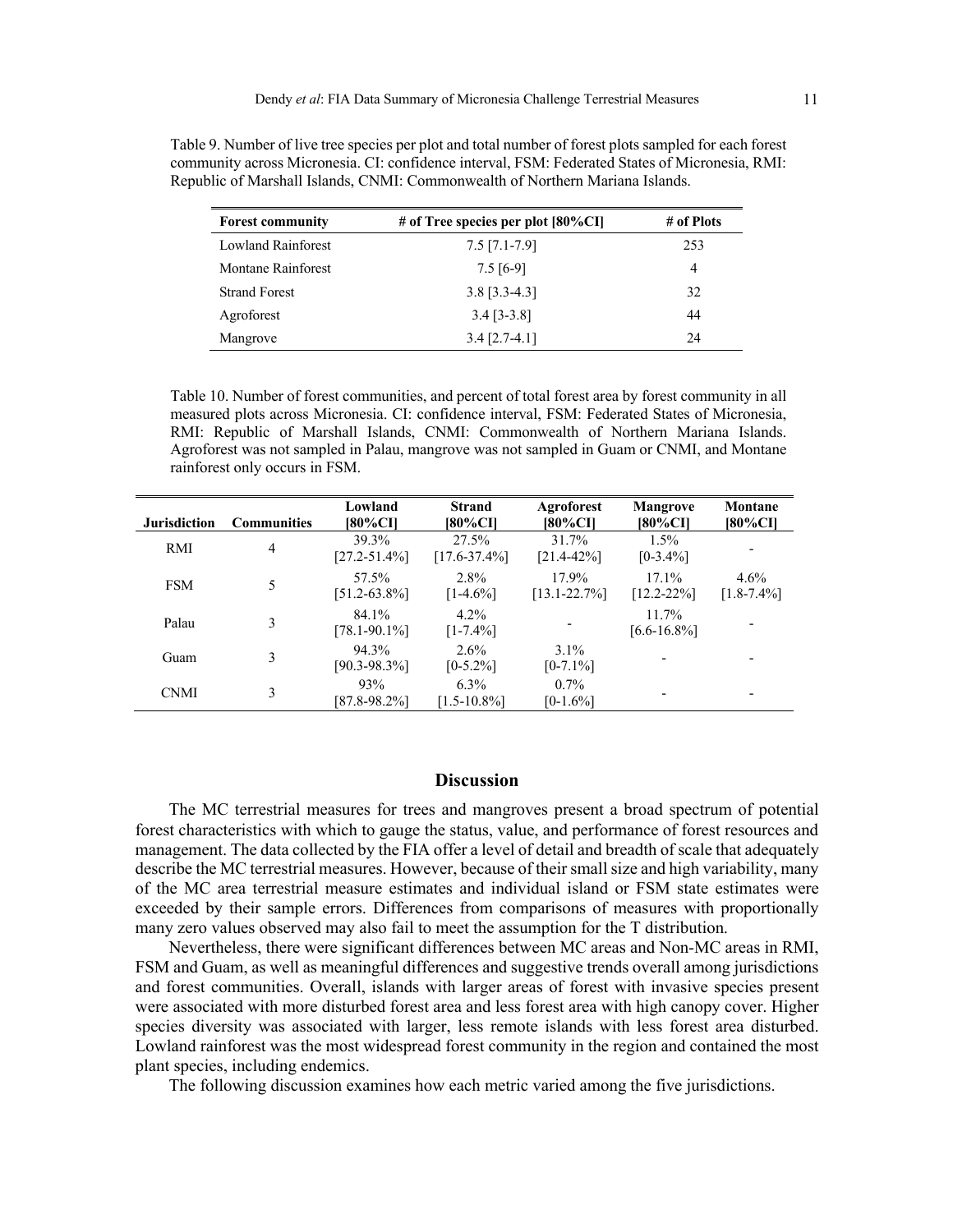# HUMAN DISTURBANCE

FSM, Guam, and CNMI were all highly disturbed overall. Human disturbance was relatively high in CNMI, but not specifically recorded in Guam or Palau. Human-caused disturbance was highest in FSM, with more than half in agroforest area, indicating ongoing management. *Hibiscus tiliaceus* was the most abundant tree species, with the highest mean understory cover in FSM. *H. tiliaceus* has many uses across FSM, is sometimes planted intentionally as tree cover in agroforest areas during fallow intervals and is often an indicator of recovery after disturbance (Falanruw 1993, Raynor & Fownes 1993).

Palau was somewhat disturbed and RMI had the lowest level of disturbance. Fire is known to be a persistent issue in CNMI, Guam, Yap, and Palau, which was confirmed with the fire disturbance data. Semi-controlled understory burning is frequently applied as a silviculture treatment in RMI to manage coconut plantations and facilitate copra harvest. No fire disturbances were observed in FSM MC areas, probably since wildfires essentially occur only on Yap proper in FSM. In addition to human disturbance, there was a high level of disturbance from tree disease in CNMI and from feral animals in Guam, and weather damage from a typhoon caused about a quarter of the disturbance in FSM.

# SPECIES DIVERSITY

Based on the geography of the region and the theory of island biogeography, which predicts that larger and less remote islands will have more species than smaller and more remote islands, the highest terrestrial species diversity values would be expected in Palau, the lowest in RMI and intermediate diversity values elsewhere depending mostly on island size. The highest mean tree and dominant vascular plant species richness values were indeed observed in Palau forest. The FSM species richness values generally decreased from west to east at the state level, excepting Chuuk, which is composed of several small sized islands and had the lowest diversity values in FSM. RMI had the lowest mean tree and dominant plant species richness overall, as well as the lowest number of endemic species which is probably due to the small size of atoll islets.

In FSM, Non-MC areas had higher mean tree and dominant plant species richness than MC areas, but MC areas generally had higher ratios of endemic to invasive tree species in the top ten most dominant trees. The difference in mean species richness in FSM was mostly due to disproportionate area of forest communities since lowland tropical rainforest has the highest dominant plant and tree species richness of all forest communities in the region. In Guam, MC areas had higher tree species richness but lower dominant plant species richness than Non-MC areas. Many introduced and invasive plants in Guam and CNMI have become established in disturbed areas, which could partly explain the difference in dominant plant species richness on Guam and the relatively high overall dominant plant species richness in CNMI.

# FOREST STRUCTURE

FSM had the tallest and thickest trees, lowest stem density and highest basal area overall in the region. MC areas there had slightly larger and taller trees and lower stem densities than Non-MC areas, and Non-MC areas had a higher proportion of smaller diameter stems, which aligns with the higher disturbance in Non-MC areas and suggests that forest regeneration is occurring in those forests. RMI had surprisingly large trees, due to the high proportion of coconut trees, which also helps explain the relatively low stem density there. Palau had similar mean diameter of trees with RMI, but higher mean height of trees and mean basal area. Guam and CNMI had the lowest proportions of large trees in the region, which seems likely to be primarily attributed to the high frequency of typhoons there but could also be related to relatively high levels of urban development and high proportions of smaller tree species, like *Leucaena leucocephala*. Trees were slightly but significantly taller in Guam Non-MC areas, but otherwise there was little difference in forest structure there with Non-MC areas. CNMI had the smallest mean DBH and height of trees and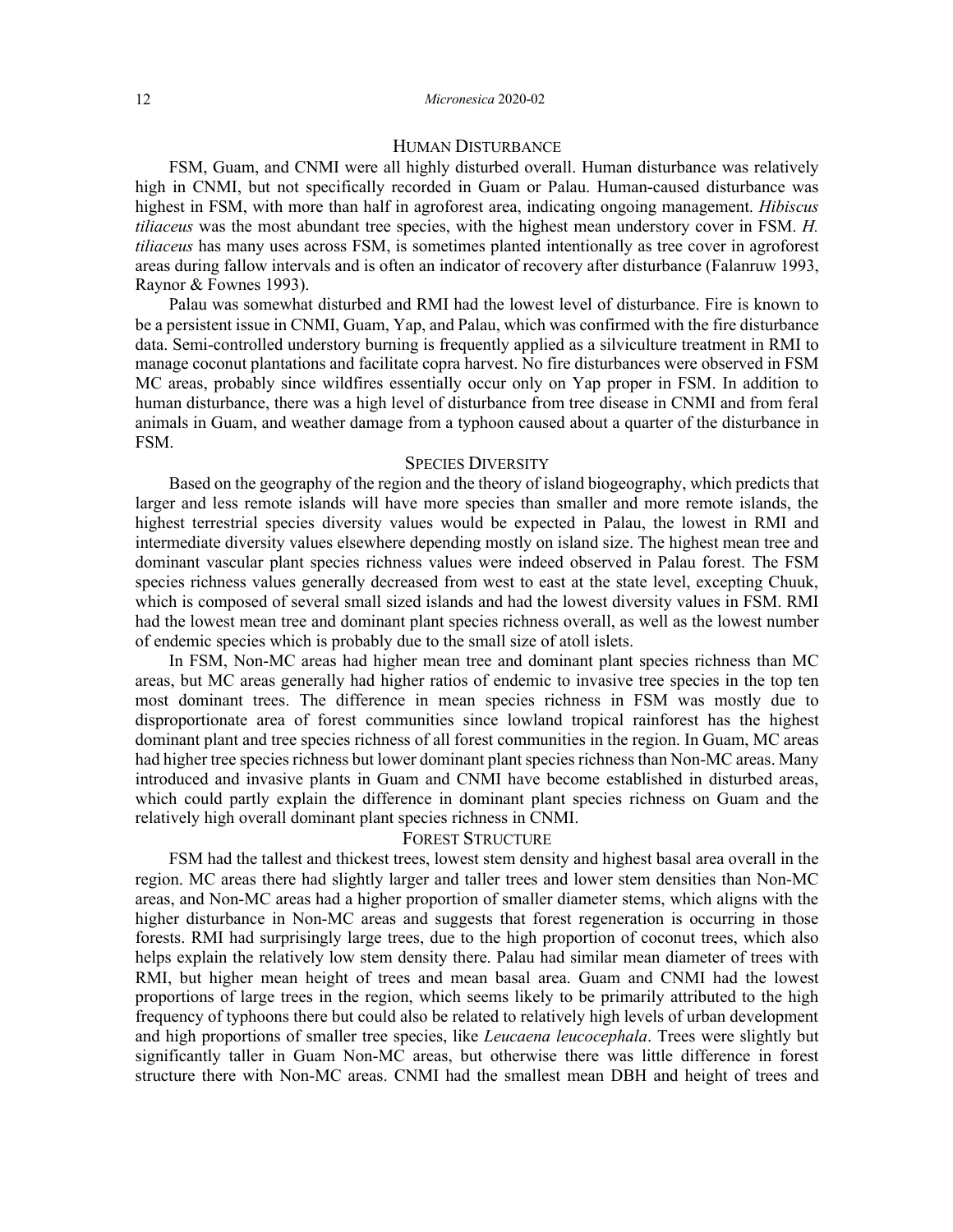highest mean stem density in Micronesia, which could be a consequence of the dominance of forests by the relatively short and densely growing *Leucaena leucocephala*.

# INVASIVE SPECIES

Invasive species are an important threat to native biodiversity and forest health, especially in the Pacific, which is why the FIA incorporated an invasive plant species methodology in the last measurement cycle. Palau and RMI both had around 1% of forest area covered in invasive plants, with RMI having no invasive trees inventoried, and Palau having about 1% of invasive trees. Almost half of the forest area in FSM had invasive species present, and MC areas there had less area covered in invasive plants and proportionally fewer invasive trees than Non-MC areas. Guam and CNMI both had more than 80% of forest area having invasive plants present, more than 30% of forest area covered in invasive plants, and more than 20% of all trees being invasive. In Guam, MC areas had proportionally less forest area with invasive plants present than Non-MC areas. The entire region was subjected to varying degrees of disruption from Spanish, German, and Japanese colonial occupation for centuries and then violent conflict and destruction throughout WWII, but in Guam and CNMI the clearance of native vegetation was probably the most extensive (Mueller-Dombois & Fosberg 1998). That, the aerial seeding of *Leucaena leucocephala* after the war by the US administration, and the use of Saipan and Guam as commercial and military hubs largely explain why invasive species have spread to such an extent in the Marianas.

### FOREST COVER

Palau had the highest mean canopy cover overall in Micronesia, followed by RMI, where MC areas had more forest area with canopy cover of 50% or more than Non-MC areas. FSM had the lowest percentage of forest cover with 90% canopy cover or greater in the region, and MC areas there had less forest area with 50% of canopy cover or greater than in Non-MC areas. While this was unexpected and contrary to most of the terrestrial measure comparison trends in FSM, it seems likely to be mostly due to the lower average canopy cover in strand forest (data not shown), which was sampled disproportionately more in MC areas. CNMI was the only jurisdiction with less than 90% of forest area with 50% canopy cover or greater. By global standards, the entire region has excellent forest land cover, with all jurisdictions except for Guam in the top 25 countries by percent of forested land area (Dillinger 2019). Relative differences of forest cover within the region could be due to numerous factors related to disturbance that vary greatly by jurisdiction, including human population relative to island size, prevalence of wildfire, occurrence of typhoons, agroforestry management and presence and impact of feral ungulates.

# TREE ABUNDANCE

Remote islands are often home to endemic species due to their isolation which can easily become endangered or extinct with changes to habitat. The highest rate of endemic species is generally expected on the most remote, largest, oldest, most geographically diverse, and most climatically stable islands with the most habitat diversity (Bruchman & Hobohm 2014). Palau had the highest percentage of endemic trees, the highest number of endemic tree species, and the highest number of endemic trees in the top twenty most abundant trees. FSM also had a high rate of tree species endemism, with Pohnpei MC areas showing the highest overall rate in Micronesia at 44% [80% CI:31-57%]. The overall value for FSM is slightly lower than expected due to low sample size of plots and only two endemic tree species inventoried in Chuuk. There were more endemic trees and fewer invasive trees in MC areas than Non-MC areas, and a higher ratio of endemic to invasive tree species in the top twenty most abundant trees in FSM. In Guam, the most common tree was an invasive species, and 30% of all trees were invasive there. MC areas in Guam had more endemic trees than Non-MC areas, and a higher ratio of endemic to invasive tree species in the top twenty most abundant trees. In CNMI, more than 40% of trees were invasive, and most of these were the most abundant tree, *Leucaena leucocephala*. In RMI, only one endemic tree species was inventoried, and no invasive tree species were recorded.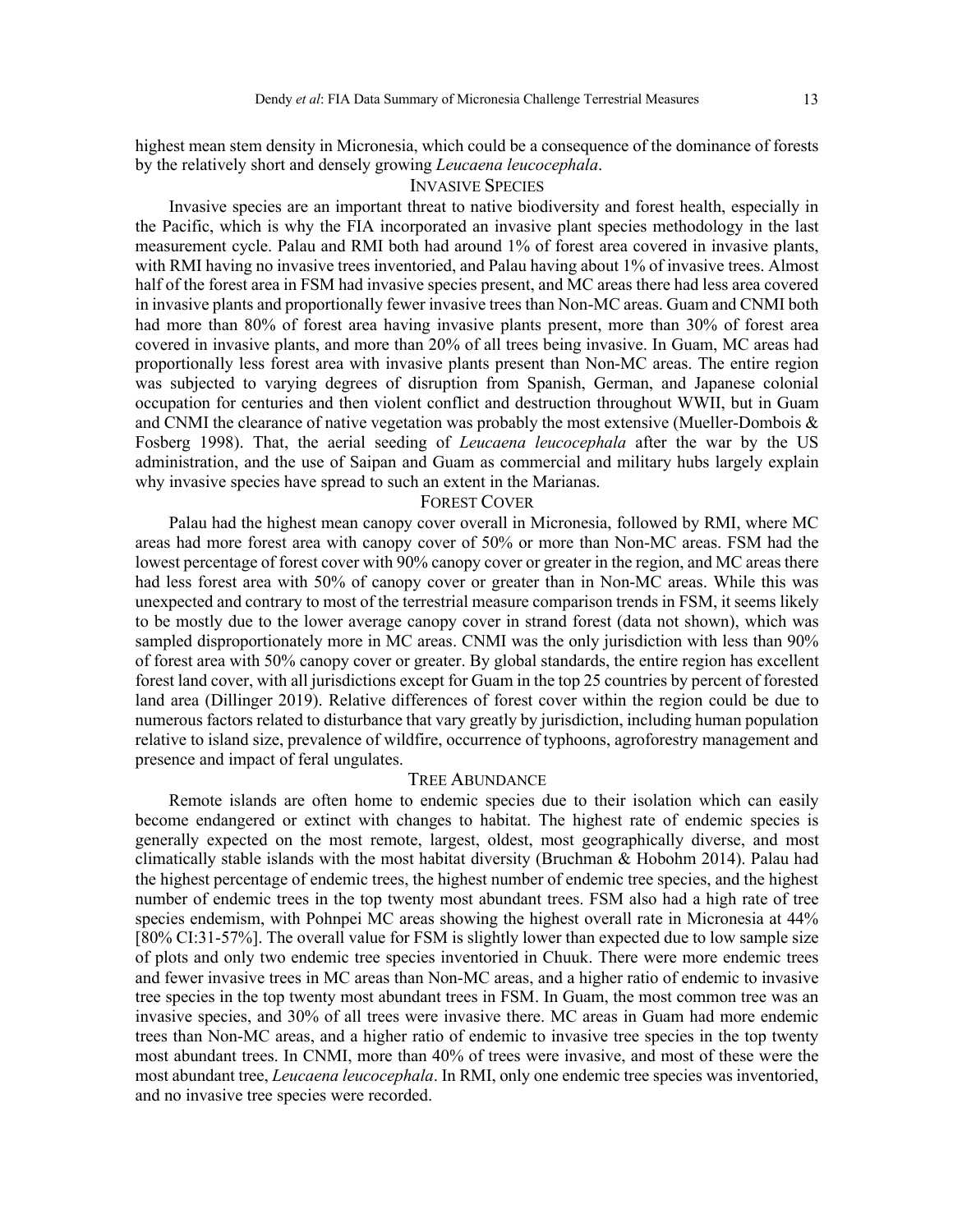# **MANGROVES**

Mangroves are present in every jurisdiction mentioned here, but were not sampled in Guam or CNMI, and in RMI only one mangrove plot was sampled, due to the small proportional area of mangroves in those countries. FSM had the largest proportional area of mangrove in the region, which, in addition to low species diversity in mangroves and especially large size of trees, explains why the most dominant tree there was a mangrove species (*Sonneratia alba,* 12.9% [80% CI:7.6- 18.2%] of total basal area). Sample errors were high in general for mangroves due to small sample sizes, but there were 494 [80% CI:186-802] fewer stems in Yap MC Areas than Non-MC Areas. Palau had the most total tree species in mangroves (21 to 16) but had 632 [80% CI:252-1012] more stems per acre and 64 [80% CI:9-119] fewer square feet of wood per acre than FSM mangroves.

### FOREST COMMUNITY

Forest community is not an official MC terrestrial measure, but we included it to demonstrate that forest habitat diversity varies considerably across Micronesia, which has consequences for comparisons of forests, particularly species diversity. Mangrove and strand forest both have naturally lower tree and plant species diversity due to the challenges of exposure to saltwater and spray. Agroforests also have limited tree species diversity, due to human control. Montane rainforest has high diversity and endemism and is only present in Pohnpei and Kosrae states in the FSM but was only sampled in Pohnpei. Lowland rainforest has the highest mean tree species richness of any of the forest communities in the region, although in RMI there were more total dominant plant species in agroforest than any other forest community there. Across the region, strand forest had the highest proportion of plots measured with partial forest (77%), and mangrove had the lowest (39%), which confirms that strand forests tend to be a narrow habitat and suggests that mangroves are the most intact forest community in Micronesia.

The relative differences in percent of forest area by forest community between MC and Non-MC areas demonstrate how much the habitat proportion in MC areas differs from the overall habitat proportion in those jurisdictions. Across the region there has been a trend towards designating strand forest as protected areas proportionally more and lowland rainforest (and agroforest) proportionally less, which resulted in the higher mean tree and dominant plant species richness in Non-MC areas compared to MC areas observed in FSM.

Species diversity is not the only factor in determining forest areas for special management or protection, which is reflected in the variety of MC terrestrial measures. Mangrove and strand forest play important roles in preventing coastal erosion and offshore reef sedimentation and are both important habitats for marine invertebrate diversity and shorebird nesting. However, the unique and dense species diversity of the region overall is what defines it as a global biodiversity hotspot; it is therefore noteworthy to recognize some of the best remaining lowland rainforest in FSM coincide or overlap with ABS that lack protected status.

Agroforest is culturally important across Micronesia and is somewhat unique within the FIA system with the focus being on food rather than wood. There is a great deal of plant diversity at the species and variety level of culturally important plants in agroforest, much of which may be missed by the FIA methodology due to area size and canopy cover limits of forest. In RMI there is much local interest in the trends of important food species like *Artocarpus altilis* (breadfruit), *Cocos nucifera* (coconut), and varieties of *Pandanus tectorius*. Since these species and varieties tend to occur near households rather than in the forest as defined in the methodology, they often went unsampled and did not have large enough sample sizes to produce meaningful summaries. Specific and focused surveys of agroforest may thus be necessary to produce locally useful information to islanders in RMI and elsewhere across Micronesia.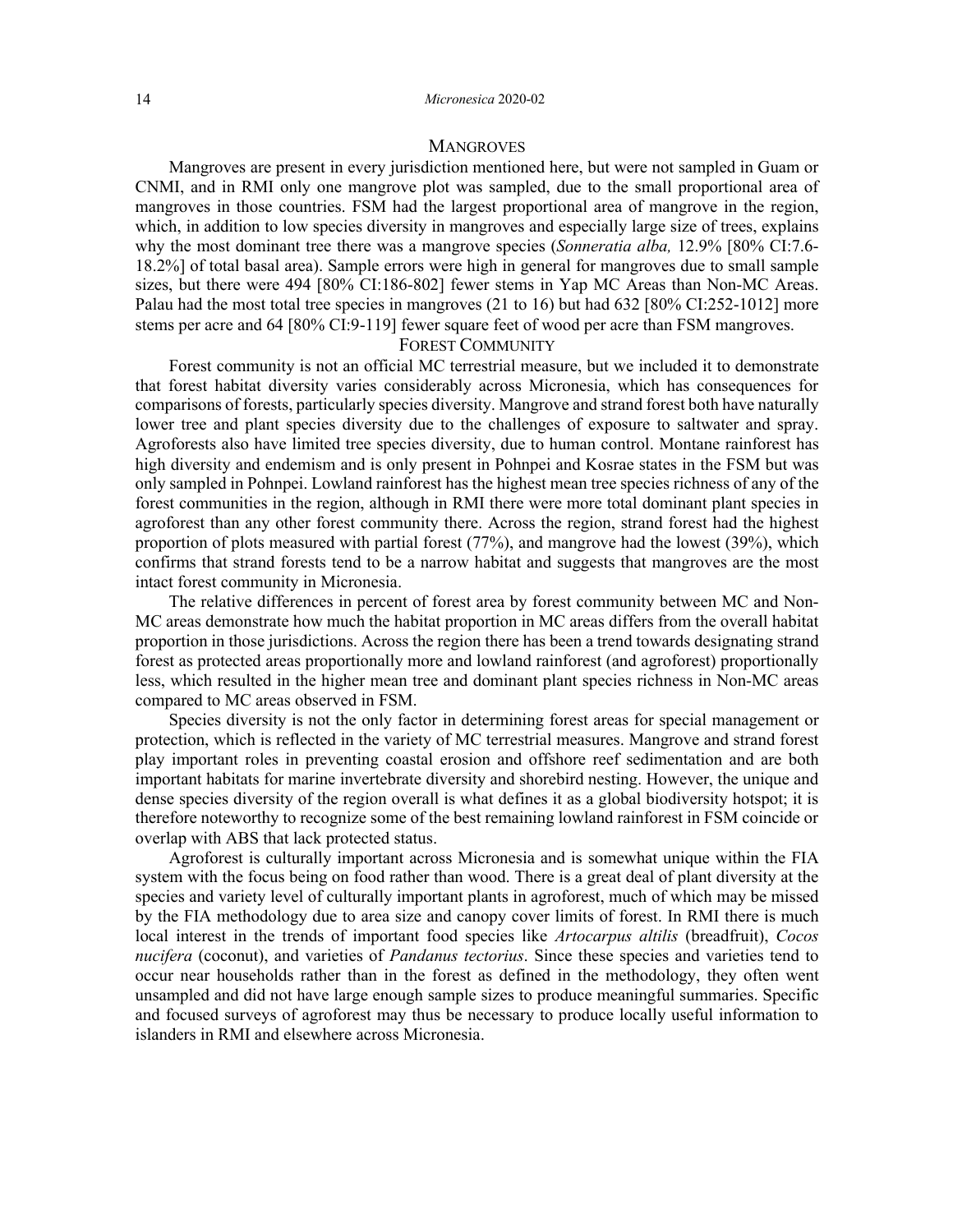## **CONCLUSION**

Overall, MC areas in FSM, Guam and RMI demonstrated more preferred forest characteristics in general than in Non-MC areas, with few instances of significantly positive terrestrial measures in Non-MC areas. However, differences were generally small, and some of them may be due more to natural habitat variation than to actual differences in quality or management. Low sample sizes of plots overall, particularly in MC areas, made it difficult to find meaningful differences in forest quality, or summarize individual islands, or states in the FSM (especially Chuuk). Samples sizes were low for most forest communities as well, especially for most individual jurisdictions. FIA plots are time consuming to measure though and increasing sample sizes to precisely describe all MC measures in these naturally variable tropical forests would result in much extra work.

The FIA framework has many beneficial features to offer as a forest monitoring program in Micronesia, such as a wide breadth of data collected, uniformity of methodology across the region, fieldwork training, operational support, data storage and database support, and paired plots over time for repeated measurements. The database, however, is complex and difficult to use correctly, especially for generating sample error values along with estimates. As such the summary analyses for the region have historically only been generated by the FIA office, and given the unique nature of the islands data the processing time for reports to the jurisdictions can take years. However, the FIA program has developed scripts to facilitate data analysis, and the USFS and MCRO have initiated a productive collaboration in the Micronesian region, which has included training and mentorship in both data collection and database use, including data analysis. If this extraordinary initiative and collaboration continues as we hope it will, then the information collected by the FIA will become more available, meaningful, and useful to Micronesians and other people who care about the forests of Micronesia.

# **Acknowledgements**

This work was supported by the USDA Forest Service Landscape Scale Restoration grants. We would like to acknowledge the FIA and MC working groups for their guidance in identifying monitoring priorities and supporting the collection of data through providing staff and local resources. Special thanks to the staff at the following organizations for their support and involvement in developing this monitoring network: The Micronesia Challenge Regional Office and Steering Committee, The Nature Conservancy, Micronesia Conservation Trust, USDA Forest Service, Institute of Pacific Islands Forestry, University of Guam, College of Micronesia, Guam Department of Agriculture-Forestry and Soil Resources Division, Guam Plant Extinction Prevention Program, FSM Resources and Development, Pohnpei State Forestry, Conservation Society of Pohnpei, Yap State Forestry, Yap Community Action Program, Kosrae Islands Resource Management Authority (KIRMA), Chuuk Conservation Society, Chuuk State Forestry, Coral Reef Research Foundation, Palau Conservation Society, Palau Bureau of Agriculture, Belau National Museum, Palau Protected Area Network, RMI Ministry of Natural Resources and Commerce, College of the Marshall Islands, Marshall Islands Conservation Society (MICS), and Marshall Islands Marine Resources Authority.